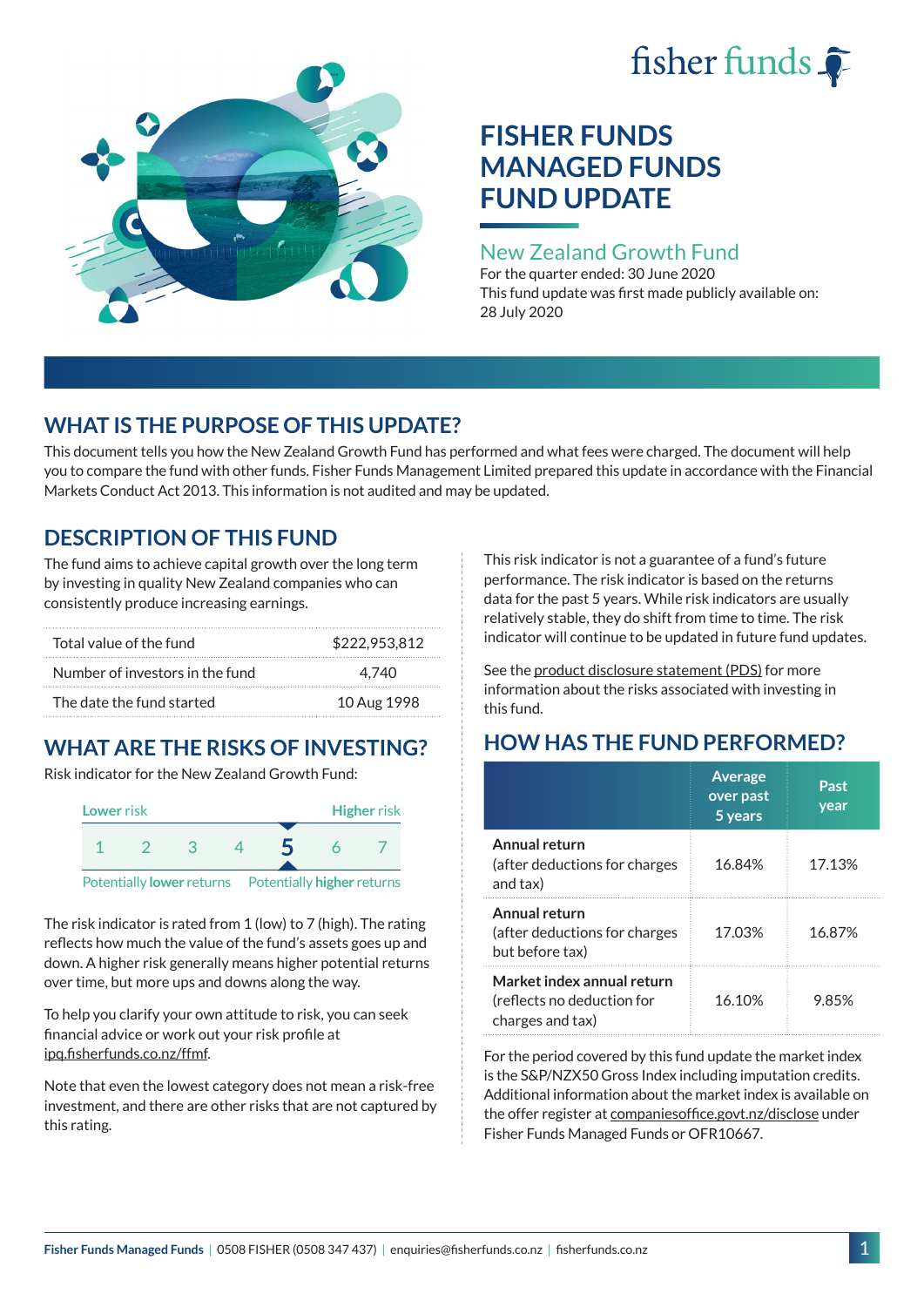## **ANNUAL RETURN GRAPH**



This shows the return after fund charges and tax for each of the last 10 years ending 31 March. The last bar shows the average annual return for the last 10 years, up to 30 June 2020.

**Important:** This does not tell you how the fund will perform in the future.

Returns in this update are after tax at the highest prescribed investor rate (PIR) of tax for an individual New Zealand resident. Your tax may be lower. The market index return reflects no deduction for charges and tax.

#### **WHAT FEES ARE INVESTORS CHARGED?**

Investors in the New Zealand Growth Fund are charged fund charges that include GST. In the year to 31 March 2020 these were:

|                                                | % of net asset value |
|------------------------------------------------|----------------------|
| <b>Total fund charges</b>                      | 3.26%                |
| Which are made up of:                          |                      |
| Total management and<br>administration charges | 1.41%                |
| Inding:                                        |                      |
| Manager's basic fee                            | 1.29%                |
| Other management and<br>administration charges | 0.12 <sup>%</sup>    |
| Total performance-based fees <sup>1</sup>      | 1 85%                |

Small differences in fees and charges can have a big impact on your investment over the long term.

#### **EXAMPLE OF HOW THIS APPLIES TO AN INVESTOR**

Katie had \$10,000 in the fund at the start of the year and did not make any further contributions. At the end of the year, Katie received a return after fund charges were deducted of \$1,713 (that is 17.13% of her initial \$10,000). Katie did not pay other charges. This gives Katie a total return after tax of \$1,713 for the year.

#### **WHAT DOES THE FUND INVEST IN? Actual investment mix**

This shows the types of assets that the fund invests in.



#### **Target investment mix**

This shows the mix of assets that the fund generally intends to invest in.